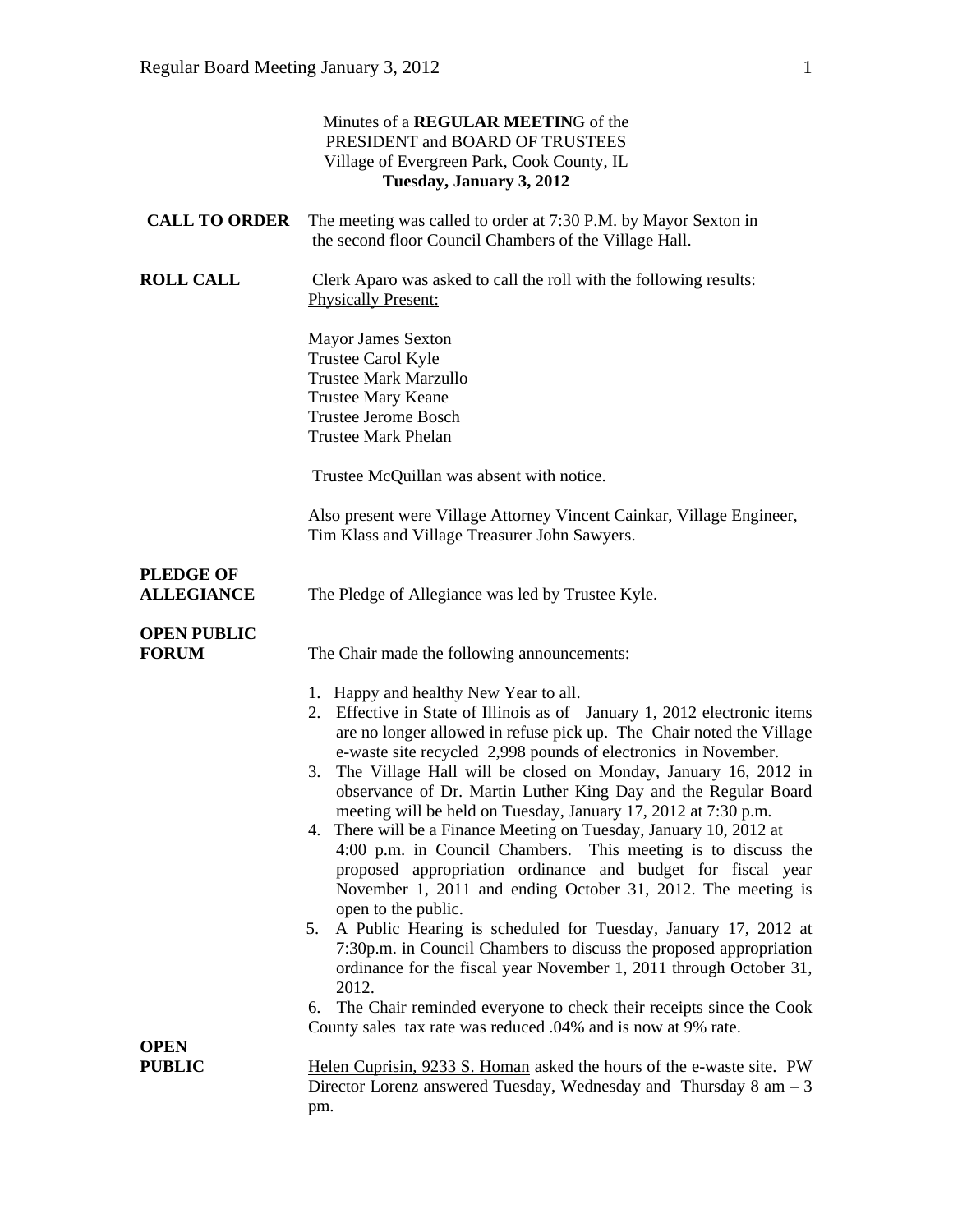| <b>REGULAR</b><br><b>AGENDA</b>                    | Motion by Trustee Kyle second by Trustee Bosch to waive the reading of<br>the minutes of the December 19, 2011 Regular Meeting of the President<br>and Board of Trustees and approved as presented was passed by<br>unanimous voice vote and so ordered by the Chair.                                                                                                                                                                             |
|----------------------------------------------------|---------------------------------------------------------------------------------------------------------------------------------------------------------------------------------------------------------------------------------------------------------------------------------------------------------------------------------------------------------------------------------------------------------------------------------------------------|
| <b>RESOLUTION</b><br>NO. 5-2012                    | Motion by Trustee Phelan second by Trustee Marzullo, to approve<br>Resolution NO. 5-2012 with expenditures of the General Corporate<br>Fund of \$479,408.19 and the Sewer and Water Fund in the amount of<br>\$87,383.54 for a total of \$566,791.73. Upon roll call, voting YES:<br>Trustees Kyle, Marzullo, Keane, Bosch and Phelan; voting NO: NONE.<br>The motion was passed and so ordered by the Chair.                                     |
| <b>WATER</b><br><b>COLLECTORS</b><br><b>REPORT</b> | Motion by Trustee Marzullo second by Trustee Keane to approve the<br>Water Collector's report for December 2011 for information and file in<br>the amount of $$558,419.37$ . The motion was passed by unanimous<br>voice vote and so ordered by the Chair.                                                                                                                                                                                        |
| <b>VILLAGE COLLECTORS</b><br><b>REPORT</b>         |                                                                                                                                                                                                                                                                                                                                                                                                                                                   |
|                                                    | Motion by Trustee Bosch second by Trustee Keane to approve the<br>Village Collector's report for December 2011 for information and file in<br>the amount of $$1,255,775.56$ . The motion was passed by unanimous<br>voice vote and so ordered by the Chair.                                                                                                                                                                                       |
| <b>BUSINESS</b><br><b>CERTIFICATES</b>             | Motion by Trustee Phelan, second by Trustee Marzullo to accept the<br>application for Business Regulation Certificate for KHARADAR, INC.<br>Marathon (NEW OWNER) to conduct a gas stations/convenience<br>store located at 3831W. 95 <sup>th</sup> Street Upon roll call voting YES: Trustees<br>Marzullo, Keane, Bosch, Phelan and Kyle; voting NO: NONE. The<br>motion was passed and so ordered by the Chair.                                  |
| <b>ORDINANCE</b><br>NO. 1-2012                     | Motion by Trustee Marzullo second by Trustee Keane to approve the<br>Ordinance No. 1-2012 "AN ORDINANCE AMENDING CHAPTER<br>MISCELLANEOUS PROVISIONS AND<br>OFFENSES,<br>12.<br>BY<br>ADDING ARTICLE XI, SYNTHETIC DRUGS, OF THE MUNICIPAL<br>CODE OF THE VILLAGE OF EVERGREEN PARK." Upon roll call<br>voting YES: Trustees Keane, Bosch Phelan, Kyle and Marzullo; voting<br>NO: NONE. The motion was passed and so ordered by the Chair.       |
| <b>NEW WEBSITE</b><br><b>CIVIC PLUS</b>            | Motion by Trustee Bosch second by Trustee Kyle to approve the<br>Contract between the Village of Evergreen Park and Civic Plus for a (3)<br>three year agreement at a cost \$9,492 per year. The Chair thanked the<br>Clerk and Deputy for their efforts in securing a new website which will<br>be more interactive, provide transparency in government and eventually<br>accept electronic payments. Upon roll call voting YES: Trustees Bosch, |